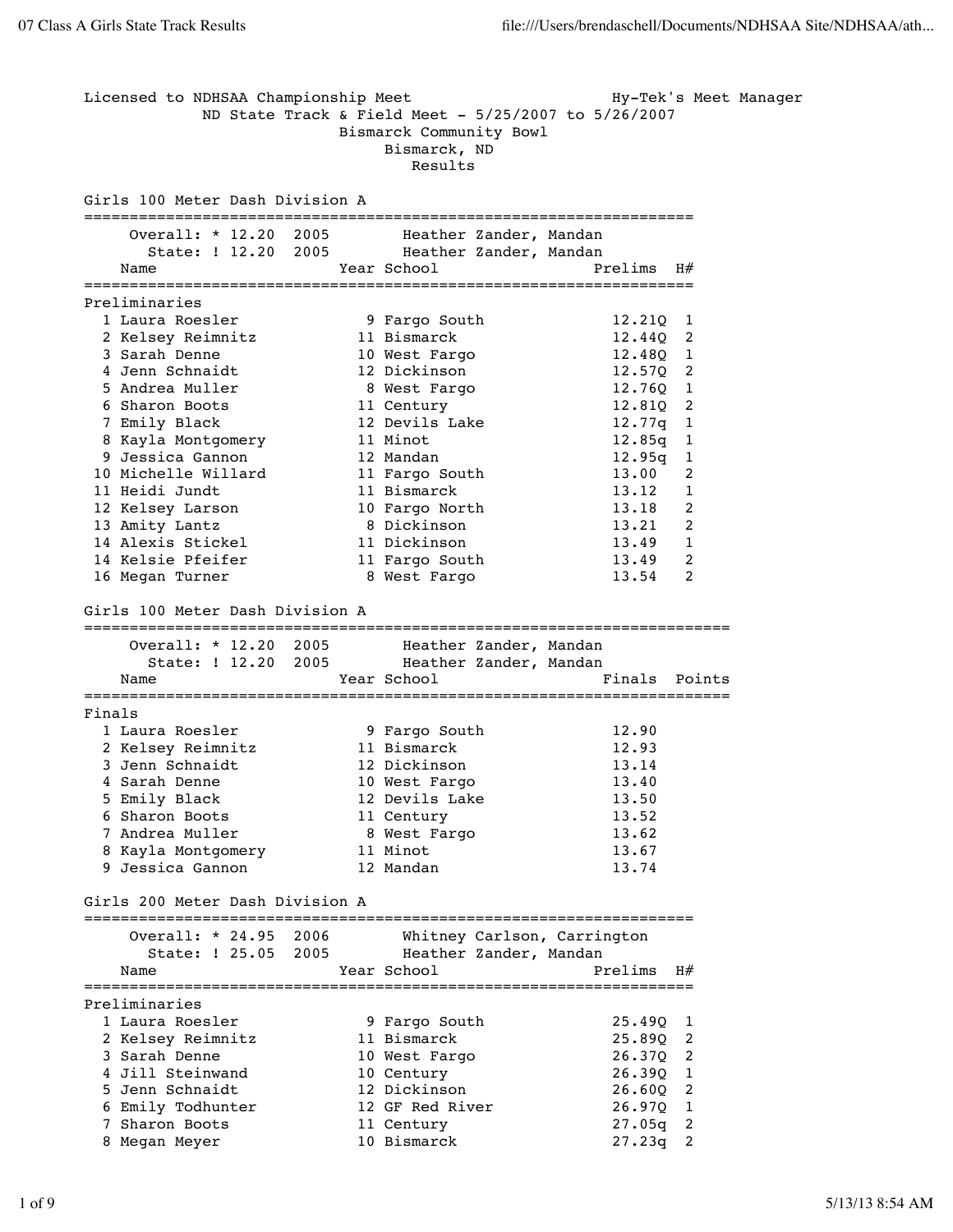|        | 9 Jessica Gannon<br>10 Morgan Ihmels<br>11 Kayla Montgomery<br>12 Rebecca Fee<br>13 Amity Lantz<br>14 Erica Tessmann<br>15 Brittney Bolstad                                                                                                                                                                                |  | 12 Mandan<br>9 Minot<br>11 Minot<br>8 GF Central<br>8 Dickinson<br>11 Minot<br>9 Fargo South                                                                                                                                                         | 27.28q<br>27.48<br>27.65<br>27.69<br>28.10<br>28.19<br>28.37                                                                                                                            | 2<br>2<br>2<br>1<br>1<br>$\mathbf{1}$<br>1                                         |
|--------|----------------------------------------------------------------------------------------------------------------------------------------------------------------------------------------------------------------------------------------------------------------------------------------------------------------------------|--|------------------------------------------------------------------------------------------------------------------------------------------------------------------------------------------------------------------------------------------------------|-----------------------------------------------------------------------------------------------------------------------------------------------------------------------------------------|------------------------------------------------------------------------------------|
|        | Girls 200 Meter Dash Division A                                                                                                                                                                                                                                                                                            |  |                                                                                                                                                                                                                                                      |                                                                                                                                                                                         |                                                                                    |
|        | Overall: * 24.95 2006<br>State: ! 25.05 2005<br>Name                                                                                                                                                                                                                                                                       |  | Whitney Carlson, Carrington<br>Heather Zander, Mandan<br>Year School                                                                                                                                                                                 | Finals                                                                                                                                                                                  | Points                                                                             |
| Finals |                                                                                                                                                                                                                                                                                                                            |  |                                                                                                                                                                                                                                                      |                                                                                                                                                                                         |                                                                                    |
|        | 1 Laura Roesler<br>2 Kelsey Reimnitz<br>3 Jenn Schnaidt<br>4 Sarah Denne<br>5 Jill Steinwand<br>6 Emily Todhunter<br>7 Sharon Boots<br>8 Jessica Gannon                                                                                                                                                                    |  | 9 Fargo South<br>11 Bismarck<br>12 Dickinson<br>10 West Fargo<br>10 Century<br>12 GF Red River<br>11 Century<br>12 Mandan                                                                                                                            | 25.75<br>26.27<br>26.77<br>26.91<br>27.07<br>27.45<br>27.51<br>27.75                                                                                                                    |                                                                                    |
|        | 9 Megan Meyer                                                                                                                                                                                                                                                                                                              |  | 10 Bismarck                                                                                                                                                                                                                                          | 27.90                                                                                                                                                                                   |                                                                                    |
|        | Girls 400 Meter Dash Division A                                                                                                                                                                                                                                                                                            |  |                                                                                                                                                                                                                                                      |                                                                                                                                                                                         |                                                                                    |
|        | Overall: * 55.56 2007<br>State: ! 55.56 2007<br>Name                                                                                                                                                                                                                                                                       |  | Laura Roesler, Fargo South<br>Laura Roesler, Fargo South<br>Year School                                                                                                                                                                              | Prelims                                                                                                                                                                                 | H#                                                                                 |
|        |                                                                                                                                                                                                                                                                                                                            |  |                                                                                                                                                                                                                                                      |                                                                                                                                                                                         |                                                                                    |
|        | Preliminaries<br>1 Laura Roesler<br>2 Kelsey Reimnitz<br>3 Rebecca Fee<br>4 Emily Black<br>5 Jill Steinwand<br>6 Brienna Lynch<br>7 Alex Feeney<br>8 Mara Paulson<br>9 Brittany Zander<br>10 Kirby Black<br>11 Emily Todhunter<br>12 Morgan Ihmels<br>13 Kelsey Beck<br>14 Jesse Trapp<br>15 Alyssa Dehne<br>16 Paige Rygg |  | 9 Fargo South<br>11 Bismarck<br>8 GF Central<br>12 Devils Lake<br>10 Century<br>8 Dickinson<br>11 Bismarck<br>11 Shanley<br>10 Mandan<br>12 GF Red River<br>12 GF Red River<br>9 Minot<br>11 Minot<br>12 Jamestown<br>8 Fargo North<br>9 Fargo South | 58.19Q<br>1:00.23Q<br>1:00.070<br>1:00.69Q<br>1:00.31Q<br>1:01.780<br>1:01.24q<br>1:01.62q<br>$1:02.21q$ 1<br>1:02.83<br>1:03.09<br>1:03.19<br>1:03.39<br>1:03.88<br>1:04.17<br>1:04.90 | 1<br>2<br>1<br>2<br>1<br>2<br>1<br>1<br>2<br>1<br>2<br>2<br>$\mathbf{1}$<br>2<br>2 |
|        | Girls 400 Meter Dash Division A                                                                                                                                                                                                                                                                                            |  |                                                                                                                                                                                                                                                      |                                                                                                                                                                                         |                                                                                    |
|        | Overall: * 55.56 2007<br>State: ! 55.56 2007<br>Name                                                                                                                                                                                                                                                                       |  | Laura Roesler, Fargo South<br>Laura Roesler, Fargo South<br>Year School                                                                                                                                                                              | Finals                                                                                                                                                                                  | Points                                                                             |
| Finals | 1 Laura Roesler<br>2 Emily Black<br>3 Kelsey Reimnitz<br>4 Rebecca Fee<br>5 Jill Steinwand<br>6 Brienna Lynch<br>7 Mara Paulson                                                                                                                                                                                            |  | 9 Fargo South<br>12 Devils Lake<br>11 Bismarck<br>8 GF Central<br>10 Century<br>8 Dickinson<br>11 Shanley                                                                                                                                            | 55.56!<br>57.97<br>58.28<br>58.37<br>59.24<br>59.67<br>59.89                                                                                                                            |                                                                                    |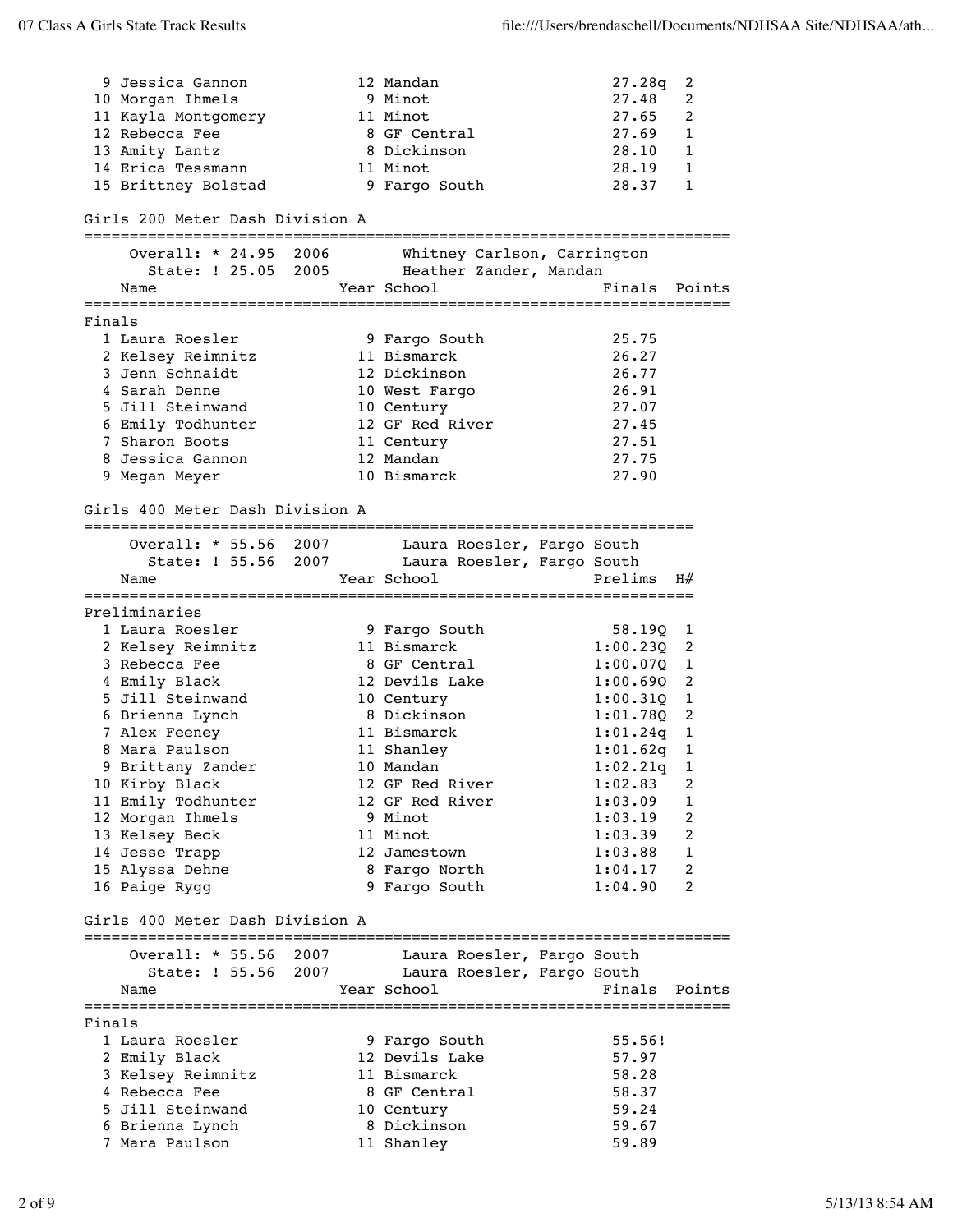| 8 Alex Feeney     | 11 Bismarck | 1:00.16 |
|-------------------|-------------|---------|
| 9 Brittany Zander | 10 Mandan   | 1:02.26 |

| Overall: * 2:12.92 1998               |      | Amanda Dietrich, Mandan                       |                                |
|---------------------------------------|------|-----------------------------------------------|--------------------------------|
|                                       |      | State: ! 2:12.92 1998 Amanda Dietrich, Mandan |                                |
| Name                                  |      | Year School                                   | Finals<br>Points               |
| 1 Laura Roesler                       |      | 9 Fargo South                                 | 2:17.11                        |
| 2 Melanie Funke                       |      | 11 Minot                                      | 2:19.85                        |
| 3 Tari Helmers                        |      | 12 Minot                                      | 2:20.48                        |
|                                       |      | 12 Devils Lake                                | 2:20.50                        |
| 4 Emily Black                         |      | 10 Bismarck                                   | 2:21.98                        |
| 5 Sarah Feeney                        |      | 11 Jamestown                                  |                                |
| 6 Madey Hornung<br>7 Katie Conlon     |      |                                               | 2:22.00                        |
|                                       |      | 11 Jamestown                                  | 2:23.91                        |
| 8 Alexa Wachter                       |      | 9 Bismarck                                    | 2:25.79                        |
| 9 Michelle Vein                       |      | 11 GF Red River                               | 2:25.95                        |
| 10 Alissa Mears                       |      | 7 West Fargo                                  | 2:29.32                        |
| 11 Stephanie Greer                    |      | 10 Minot                                      | 2:29.65                        |
| 12 Ashley Gafkjen                     |      | 8 Wahpeton                                    | 2:30.68                        |
| 13 Brecca Wahlund                     |      | 8 Minot                                       | 2:31.47                        |
| 14 Kaylie Marten                      |      | 11 Minot                                      | 2:34.52                        |
| 15 Cassandra Sayler                   |      | 11 West Fargo                                 | 2:35.59                        |
| 16 Devany Schulz                      |      | 11 Shanley                                    | 2:37.17                        |
| Girls 1600 Meter Run Division A       |      |                                               |                                |
| Overall: * 4:44.44 1993               |      | Becki Wells, Dickinson                        |                                |
| State: ! 4:44.44 1993                 |      | Becki Wells, Dickinson                        |                                |
| Name                                  |      | Year School                                   | Finals<br>Points               |
|                                       |      |                                               |                                |
| 1 Melanie Funke                       |      | 11 Minot                                      | 5:16.63                        |
| 2 Stephanie Greer                     |      | 10 Minot                                      | 5:19.77                        |
|                                       |      |                                               |                                |
|                                       |      |                                               |                                |
| 3 Brecca Wahlund                      |      | 8 Minot                                       | 5:22.38                        |
| 4 Madey Hornung                       |      | 11 Jamestown                                  | 5:25.26                        |
| 5 Taylor Pintar                       |      | 9 Bismarck                                    | 5:27.69                        |
| 6 Kasey Lasch                         |      | 8 Wahpeton                                    | 5:27.94                        |
| 7 Emma Johnson                        |      | 11 Fargo South                                | 5:28.17                        |
| 8 Jordan Krahn                        |      | 11 Fargo South                                | 5:30.20                        |
| 9 Dakota Wolf                         |      | 10 Dickinson                                  | 5:35.08                        |
| 10 Katie Conlon                       |      | 11 Jamestown                                  | 5:36.50                        |
| 11 Alana Fischer                      |      | 8 Bismarck St.                                | 5:36.69                        |
| 12 Brooklyn Beehler                   |      | 8 Bismarck                                    | 5:37.06                        |
| 13 Kaylie Marten                      |      | 11 Minot                                      | 5:37.77                        |
| 14 Sarah Feeney                       |      | 10 Bismarck                                   | 5:40.26                        |
| 15 Danielle Thompson                  |      | 12 GF Central                                 | 5:40.48                        |
| 16 Katie Ronkowski                    |      | 8 GF Red River                                | 5:40.86                        |
| 17 Ally Hoffmann                      |      | 8 Dickinson                                   | 5:43.35                        |
| 18 Morgan Quintus                     |      | 8 Mandan                                      | 5:49.74                        |
| 19 Hannah Dennis                      |      | 11 GF Red River                               | 6:02.48                        |
| Girls 3200 Meter Run Division A       |      |                                               |                                |
| Overall: * 10:36.95 2004              |      |                                               | Krista Anderson, Benson County |
| State: ! 10:37.14                     | 2000 | Carly Emil, Mandan                            |                                |
| Name                                  |      | Year School                                   | Finals<br>Points               |
| 1 Melanie Funke                       |      | 11 Minot                                      | 11:03.63                       |
|                                       |      | 10 Minot                                      | 11:14.26                       |
| 2 Stephanie Greer<br>3 Brecca Wahlund |      | 8 Minot                                       | 11:16.73                       |
| 4 Alissa Mears                        |      | 7 West Fargo                                  | 11:19.44                       |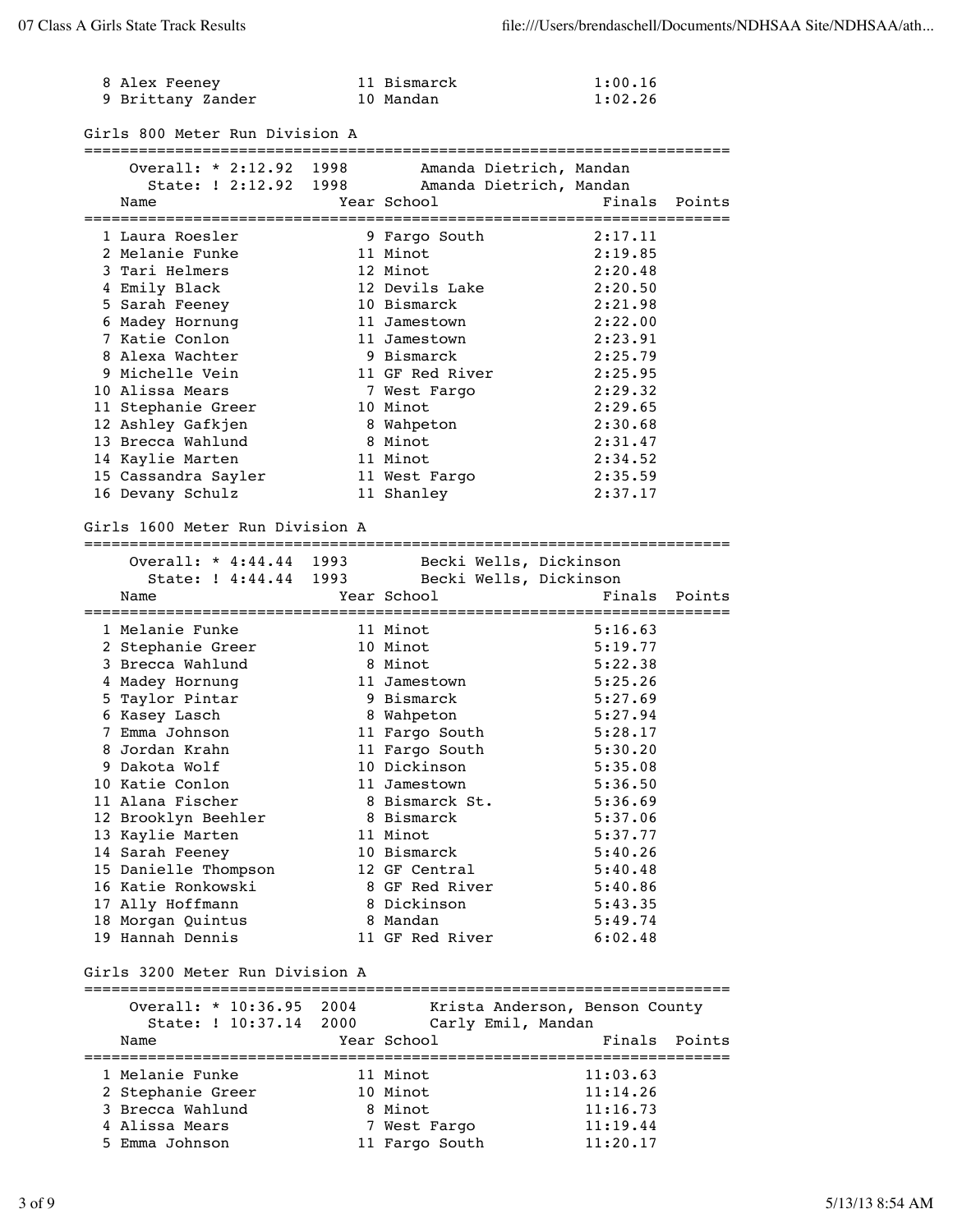|        | 6 Kaylie Marten<br>7 Danielle Thompson<br>8 Jordan Krahn<br>9 Kristi Falk<br>10 Taylor Pintar<br>11 Dakota Wolf<br>12 Kasey Lasch<br>13 Alana Fischer<br>14 Ally Hoffmann<br>15 Brooklyn Beehler<br>16 Cassandra Sayler<br>17 Courtny Evanson<br>18 Ann Mayer<br>19 Hannah Dennis<br>Girls 100 Meter Hurdles Division A |      | 11 Minot<br>12 GF Central<br>11 Fargo South<br>12 Jamestown<br>9 Bismarck<br>10 Dickinson<br>8 Wahpeton<br>8 Bismarck St.<br>8 Dickinson<br>8 Bismarck<br>11 West Fargo<br>10 West Fargo<br>8 Fargo North<br>11 GF Red River | 11:26.17<br>11:27.55<br>11:33.17<br>11:39.06<br>11:44.38<br>11:53.71<br>11:53.95<br>11:53.97<br>11:54.29<br>12:03.42<br>12:07.21<br>12:24.34<br>12:25.25<br>12:47.78 |        |
|--------|-------------------------------------------------------------------------------------------------------------------------------------------------------------------------------------------------------------------------------------------------------------------------------------------------------------------------|------|------------------------------------------------------------------------------------------------------------------------------------------------------------------------------------------------------------------------------|----------------------------------------------------------------------------------------------------------------------------------------------------------------------|--------|
|        |                                                                                                                                                                                                                                                                                                                         |      |                                                                                                                                                                                                                              |                                                                                                                                                                      |        |
|        | Overall: * 14.33 2005<br>State: ! 14.56 2005                                                                                                                                                                                                                                                                            |      | Whitney Carlson, Carrington<br>McKenzie Mehlisch, Fargo South                                                                                                                                                                |                                                                                                                                                                      |        |
|        | Name                                                                                                                                                                                                                                                                                                                    |      | Year School                                                                                                                                                                                                                  | Prelims $H#$                                                                                                                                                         |        |
|        | Preliminaries                                                                                                                                                                                                                                                                                                           |      |                                                                                                                                                                                                                              |                                                                                                                                                                      |        |
|        | 1 Ellie Grooters                                                                                                                                                                                                                                                                                                        |      | 9 West Fargo                                                                                                                                                                                                                 | 15.13Q                                                                                                                                                               | 2      |
|        | 2 Greta Zietz                                                                                                                                                                                                                                                                                                           |      | 9 Fargo South                                                                                                                                                                                                                | 15.460                                                                                                                                                               | 1      |
|        | 3 Mikaela Hirst                                                                                                                                                                                                                                                                                                         |      | 11 Century                                                                                                                                                                                                                   | 15.60Q                                                                                                                                                               | 1      |
|        | 4 Alycia Olson                                                                                                                                                                                                                                                                                                          |      | 11 Century                                                                                                                                                                                                                   | 15.66Q                                                                                                                                                               | 2      |
|        | 5 Sarah Brackett                                                                                                                                                                                                                                                                                                        |      | 11 Minot<br>11 Mandan                                                                                                                                                                                                        | 15.63Q<br>15.94Q                                                                                                                                                     | 1<br>2 |
|        | 6 Brittany Beehler<br>7 Twila Moser                                                                                                                                                                                                                                                                                     |      | 9 Bismarck                                                                                                                                                                                                                   | 15.67q                                                                                                                                                               | 1      |
|        | 8 Caitlin Helmers                                                                                                                                                                                                                                                                                                       |      | 11 Mandan                                                                                                                                                                                                                    | 16.15q                                                                                                                                                               | 1      |
|        | 9 Alexa Kleingartner                                                                                                                                                                                                                                                                                                    |      | 12 West Fargo                                                                                                                                                                                                                | 16.21q                                                                                                                                                               | 1      |
|        | 10 Brooke Larson                                                                                                                                                                                                                                                                                                        |      | 10 GF Red River                                                                                                                                                                                                              | 16.31                                                                                                                                                                | 1      |
|        | 11 Katie Dockter                                                                                                                                                                                                                                                                                                        |      | 9 Fargo South                                                                                                                                                                                                                | 16.36                                                                                                                                                                | 2      |
|        | 12 Hannah Steinmetz                                                                                                                                                                                                                                                                                                     |      | 11 Jamestown                                                                                                                                                                                                                 | 16.44                                                                                                                                                                | 2      |
|        | 13 Jess Tauber                                                                                                                                                                                                                                                                                                          |      | 11 Fargo South                                                                                                                                                                                                               | 16.57                                                                                                                                                                | 2      |
|        | Girls 100 Meter Hurdles Division A                                                                                                                                                                                                                                                                                      |      |                                                                                                                                                                                                                              |                                                                                                                                                                      |        |
|        | Overall: * 14.33 2005                                                                                                                                                                                                                                                                                                   |      | Whitney Carlson, Carrington                                                                                                                                                                                                  |                                                                                                                                                                      |        |
|        | State: ! 14.56                                                                                                                                                                                                                                                                                                          | 2005 | McKenzie Mehlisch, Fargo South                                                                                                                                                                                               |                                                                                                                                                                      |        |
|        | Name                                                                                                                                                                                                                                                                                                                    |      | Year School <a> Finals Points</a>                                                                                                                                                                                            |                                                                                                                                                                      |        |
|        |                                                                                                                                                                                                                                                                                                                         |      |                                                                                                                                                                                                                              |                                                                                                                                                                      |        |
| Finals | 1 Ellie Grooters                                                                                                                                                                                                                                                                                                        |      |                                                                                                                                                                                                                              | 15.84                                                                                                                                                                |        |
|        | 2 Greta Zietz                                                                                                                                                                                                                                                                                                           |      | 9 West Fargo<br>9 Fargo South                                                                                                                                                                                                | 15.97                                                                                                                                                                |        |
|        | 3 Alycia Olson                                                                                                                                                                                                                                                                                                          |      | 11 Century                                                                                                                                                                                                                   | 16.34                                                                                                                                                                |        |
|        | 4 Twila Moser                                                                                                                                                                                                                                                                                                           |      | 9 Bismarck                                                                                                                                                                                                                   | 16.37                                                                                                                                                                |        |
|        | 5 Brittany Beehler                                                                                                                                                                                                                                                                                                      |      | 11 Mandan                                                                                                                                                                                                                    | 16.95                                                                                                                                                                |        |
|        | 6 Alexa Kleingartner                                                                                                                                                                                                                                                                                                    |      | 12 West Fargo                                                                                                                                                                                                                | 17.00                                                                                                                                                                |        |
|        | 7 Mikaela Hirst                                                                                                                                                                                                                                                                                                         |      | 11 Century                                                                                                                                                                                                                   | 17.02                                                                                                                                                                |        |
|        | 8 Sarah Brackett<br>9 Caitlin Helmers                                                                                                                                                                                                                                                                                   |      | 11 Minot                                                                                                                                                                                                                     | 17.20<br>17.90                                                                                                                                                       |        |
|        |                                                                                                                                                                                                                                                                                                                         |      | 11 Mandan                                                                                                                                                                                                                    |                                                                                                                                                                      |        |
|        | Girls 300 Meter Hurdles Division A                                                                                                                                                                                                                                                                                      |      |                                                                                                                                                                                                                              |                                                                                                                                                                      |        |
|        | Overall: * 42.26 2006                                                                                                                                                                                                                                                                                                   |      | Whitney Carlson, Carrington<br>State: ! 43.30 2002 DaNae Carlson, Minot                                                                                                                                                      |                                                                                                                                                                      |        |
|        | Name                                                                                                                                                                                                                                                                                                                    |      | Year School                                                                                                                                                                                                                  | Prelims                                                                                                                                                              | H#     |
|        |                                                                                                                                                                                                                                                                                                                         |      |                                                                                                                                                                                                                              |                                                                                                                                                                      |        |
|        | Preliminaries<br>1 Ellie Grooters                                                                                                                                                                                                                                                                                       |      | 9 West Fargo                                                                                                                                                                                                                 | 45.31Q                                                                                                                                                               | 1      |
|        | 2 Twila Moser                                                                                                                                                                                                                                                                                                           |      | 9 Bismarck                                                                                                                                                                                                                   | 48.35Q                                                                                                                                                               | 2      |
|        | 3 Caitlin Helmers                                                                                                                                                                                                                                                                                                       |      | 11 Mandan                                                                                                                                                                                                                    | 47.59Q                                                                                                                                                               | 1      |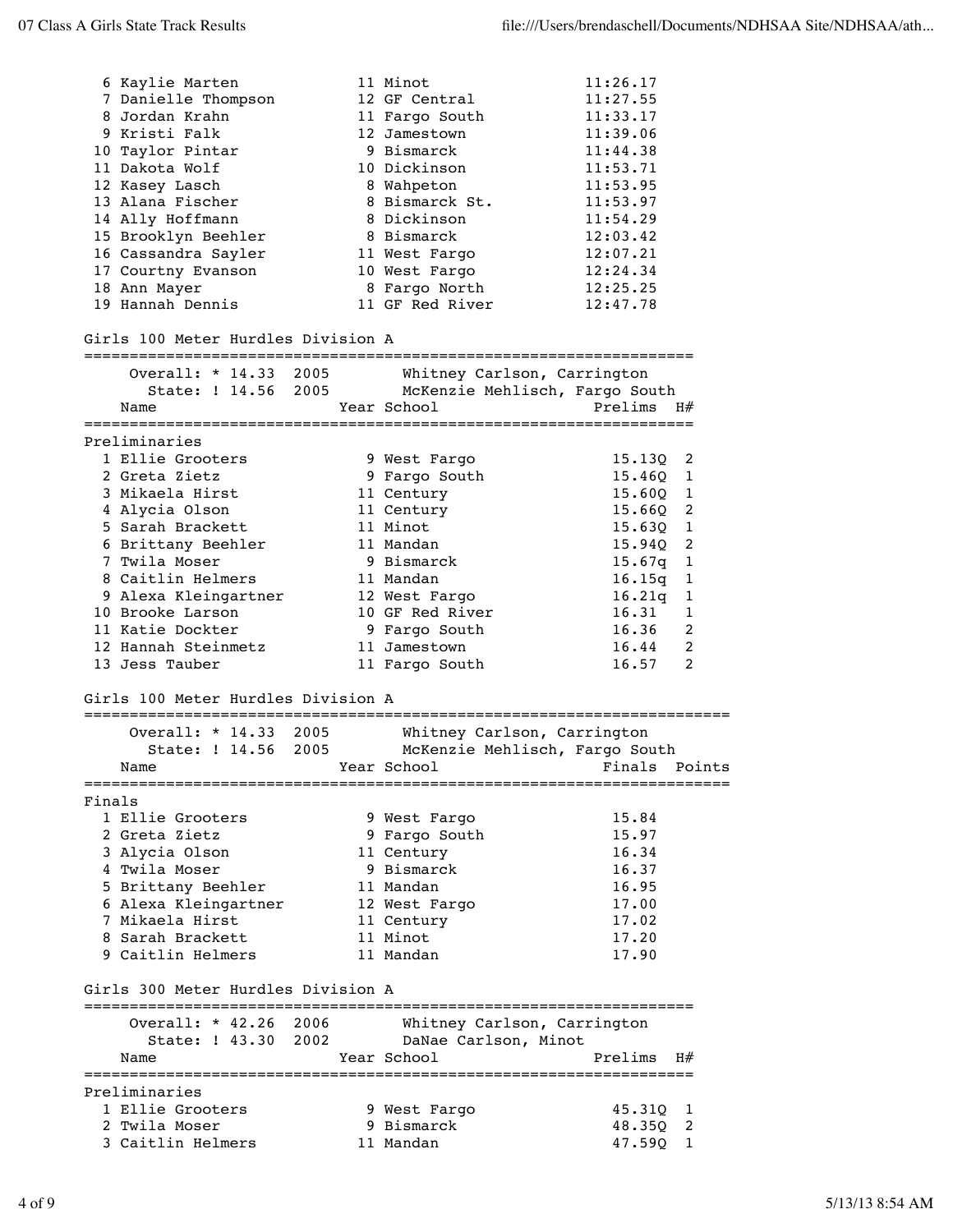|        | 4 Brittany Beehler<br>5 Chelsey Yantzer<br>6 Mikaela Hirst<br>7 Greta Zietz<br>8 Ellecia Rainwater   |      | 11 Mandan<br>9 Bismarck<br>11 Century<br>9 Fargo South<br>10 Bismarck St.    | 48.400<br>2<br>47.90Q<br>1<br>48.890<br>2<br>47.98q<br>1<br>47.99q<br>1 |
|--------|------------------------------------------------------------------------------------------------------|------|------------------------------------------------------------------------------|-------------------------------------------------------------------------|
|        | 9 Alycia Olson<br>10 Natalie Vipond<br>11 Whitney Mayer<br>12 Alexa Kleingartner<br>13 Rachel Roller |      | 11 Century<br>11 Fargo South<br>10 Minot<br>12 West Fargo<br>11 GF Red River | 48.92q<br>2<br>49.18<br>2<br>49.95<br>1<br>51.86<br>2<br>58.17<br>1     |
|        | Girls 300 Meter Hurdles Division A                                                                   |      |                                                                              |                                                                         |
|        | Overall: * 42.26 2006                                                                                |      | Whitney Carlson, Carrington                                                  |                                                                         |
|        | State: ! 43.30 2002<br>Name                                                                          |      | DaNae Carlson, Minot<br>Year School                                          | Finals<br>Points                                                        |
|        |                                                                                                      |      |                                                                              |                                                                         |
| Finals |                                                                                                      |      |                                                                              |                                                                         |
|        | 1 Ellie Grooters<br>2 Caitlin Helmers                                                                |      | 9 West Fargo<br>11 Mandan                                                    | 45.55<br>47.59                                                          |
|        | 3 Brittany Beehler                                                                                   |      | 11 Mandan                                                                    | 48.23                                                                   |
|        | 4 Alycia Olson                                                                                       |      | 11 Century                                                                   | 48.46                                                                   |
|        | 5 Mikaela Hirst                                                                                      |      | 11 Century                                                                   | 48.84                                                                   |
|        | 6 Twila Moser                                                                                        |      | 9 Bismarck                                                                   | 48.91                                                                   |
|        | 7 Greta Zietz                                                                                        |      | 9 Fargo South                                                                | 48.96                                                                   |
|        | 8 Ellecia Rainwater                                                                                  |      | 10 Bismarck St.                                                              | 49.57                                                                   |
|        | Girls 4x100 Meter Relay Division A                                                                   |      |                                                                              |                                                                         |
|        | Overall: $*$ 48.88                                                                                   | 2003 | , Mandan<br>A. Streyle, H. Zander J. Bachmeier, B. Wehri                     |                                                                         |
|        | State: ! 48.88                                                                                       | 2003 | , Mandan                                                                     |                                                                         |
|        | School                                                                                               |      | A. Streyle, H. Zander, J. Bachmeier, B. Wehri                                | Prelims<br>H#                                                           |
|        |                                                                                                      |      |                                                                              |                                                                         |
|        | Preliminaries                                                                                        |      |                                                                              |                                                                         |
|        | 1 West Fargo 'A'                                                                                     |      |                                                                              | 50.70Q<br>1<br>52.300 2                                                 |
|        | 2 Fargo South 'A'<br>3 Century 'A'                                                                   |      |                                                                              | 51.52Q<br>1                                                             |
|        | 4 Bismarck 'A'                                                                                       |      |                                                                              | 52.94Q<br>2                                                             |
|        | 5 Minot 'A'                                                                                          |      |                                                                              | 52.290 1                                                                |
|        | 6 Mandan 'A'                                                                                         |      |                                                                              | 53.22Q<br>2                                                             |
|        | 7 Jamestown 'A'                                                                                      |      |                                                                              | $53.41q$ 2                                                              |
|        | 8 GF Red River 'A'                                                                                   |      |                                                                              | 53.53q<br>1                                                             |
|        | 9 Dickinson 'A'                                                                                      |      |                                                                              | 53.76q<br>1                                                             |
|        | 10 Bismarck St. Mary's                                                                               | 'A'  |                                                                              | 53.93<br>2                                                              |
|        | 11 GF Central 'A'<br>12 Devils Lake<br>' A '                                                         |      |                                                                              | 54.15<br>1<br>2                                                         |
|        | 13 Fargo North 'A'                                                                                   |      |                                                                              | 55.16<br>2                                                              |
|        | Girls 4x100 Meter Relay Division A                                                                   |      |                                                                              | 56.84                                                                   |
|        | Overall: $*$ 48.88                                                                                   | 2003 | , Mandan                                                                     |                                                                         |
|        | State: ! 48.88                                                                                       | 2003 | A. Streyle, H. Zander J. Bachmeier, B. Wehri<br>, Mandan                     |                                                                         |
|        | School                                                                                               |      | A. Streyle, H. Zander, J. Bachmeier, B. Wehri                                | Finals<br>Points                                                        |
|        |                                                                                                      |      |                                                                              | =====================                                                   |
| Finals | 'A'                                                                                                  |      |                                                                              | 49.90                                                                   |
|        | 1 West Fargo<br>2 Fargo South 'A'                                                                    |      |                                                                              | 50.27                                                                   |
|        | 3 Century 'A'                                                                                        |      |                                                                              | 50.53                                                                   |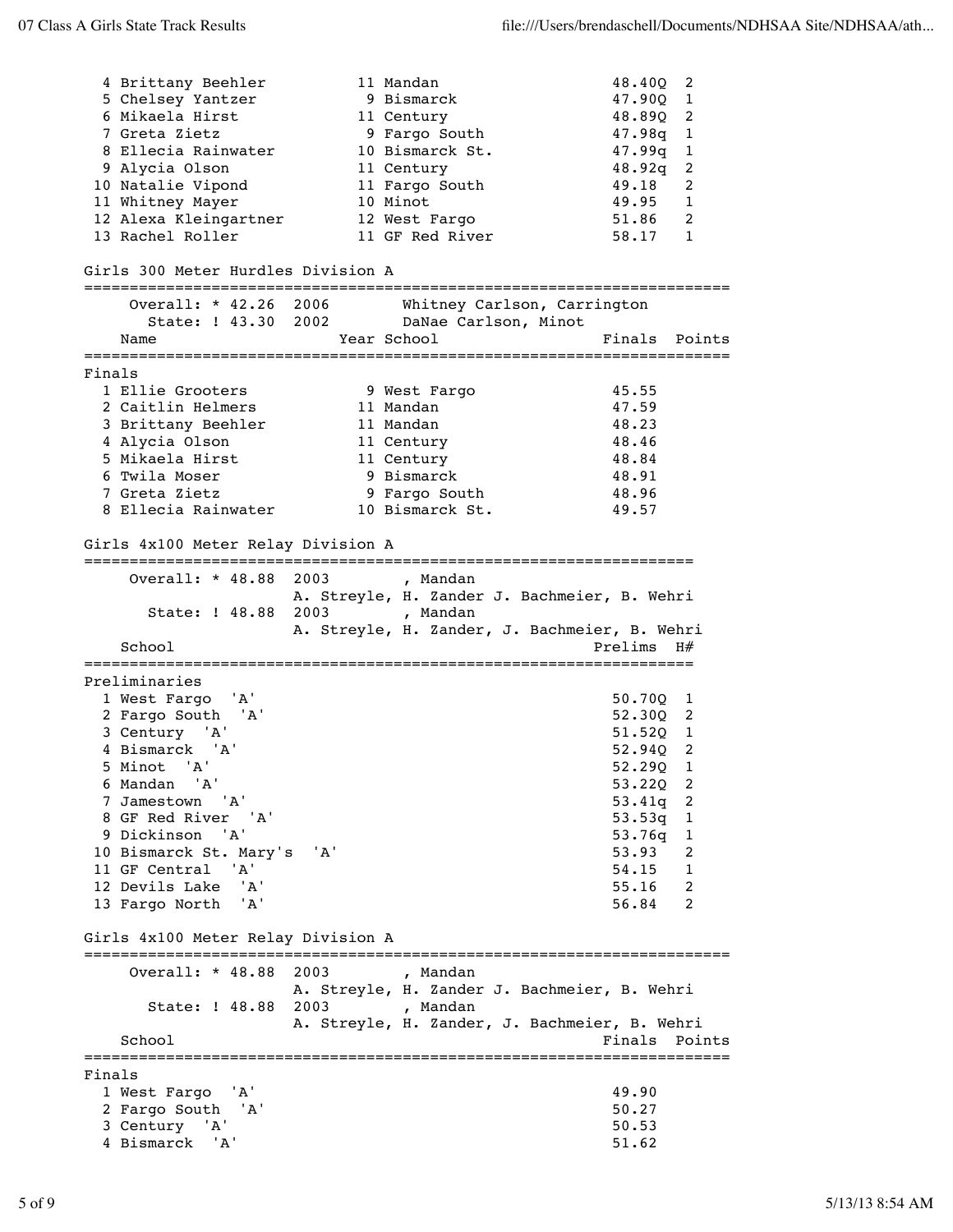5 Dickinson 'A' 51.75 6 Minot 'A' 51.87 7 Mandan 'A' 51.94 8 Jamestown 'A' 51.98 9 GF Red River 'A' 52.96 Girls 4x200 Meter Relay Division A =================================================================== Overall: \* 1:43.41 2006 Milnor/Wynd/Lidg, Milnor/Wynd/Lidg C Boyer, J Ellefson, T Mauch, K Stark State: ! 1:43.51 2004 Bismarck, Bismarck Kelsey Reimnitz,DevonWentz,ShaleeSchoch,KatieSweep School Prelims H $#$ =================================================================== Preliminaries 1 Dickinson 'A' 1:47.19Q 2 2 West Fargo 'A' 1:47.67Q 1 3 Fargo South 'A' 1:48.10Q 2 4 Minot 'A' 1:48.62Q 1 5 Century 'A' 1:48.93Q 1 6 Bismarck 'A' 1:49.57Q 2 7 GF Red River 'A' 1:49.87q 2 8 Bismarck St. Mary's 'A' 1:51.67q 2 9 Mandan 'A' 1:52.83q 1 10 Devils Lake 'A' 1:53.67 1 11 GF Central 'A' 1:54.37 2 12 Wahpeton 'A' 1:55.38 1 13 Jamestown 'A' 1:58.85 2 14 Shanley 'A' 1:58.88 1 Girls 4x200 Meter Relay Division A ======================================================================= Overall: \* 1:43.41 2006 Milnor/Wynd/Lidg, Milnor/Wynd/Lidg C Boyer, J Ellefson, T Mauch, K Stark State: ! 1:43.51 2004 Bismarck, Bismarck Kelsey Reimnitz, DevonWentz, ShaleeSchoch, KatieSweep School **Finals** Points ======================================================================= Finals 1 West Fargo 'A' 1:44.64 2 Dickinson 'A' 1:46.26 3 Fargo South 'A' 1:47.07 4 Minot 'A' 1:47.67 5 Bismarck 'A' 1:48.47 6 Mandan 'A' 1:49.15 7 GF Red River 'A' 1:49.50 8 Bismarck St. Mary's 'A' 1:49.99 9 Century 'A' 1:52.77 Girls 4x400 Meter Relay Division A ========================================================================== Overall: \* 4:00.08 2003 Mandan, Mandan M Luther, K Streyle, A Taylor, A Streyle State: ! 4:00.08 2003 , Mandan M. Luther, K. Streyle, A. Taylor, A. Streyle School **Finals H**# Points ========================================================================== 1 Bismarck 'A' 4:06.20<br>2 Dickinson 'A' 4:08.30 2 Dickinson 'A' 4:08.30 2 3 GF Red River 'A' 4:09.65 2<br>4 Minot 'A' 4:09.84 2 4 Minot 'A' 4:09.84 2 5 Mandan 'A' 4:10.13 2 6 Jamestown 'A' 4:10.87 2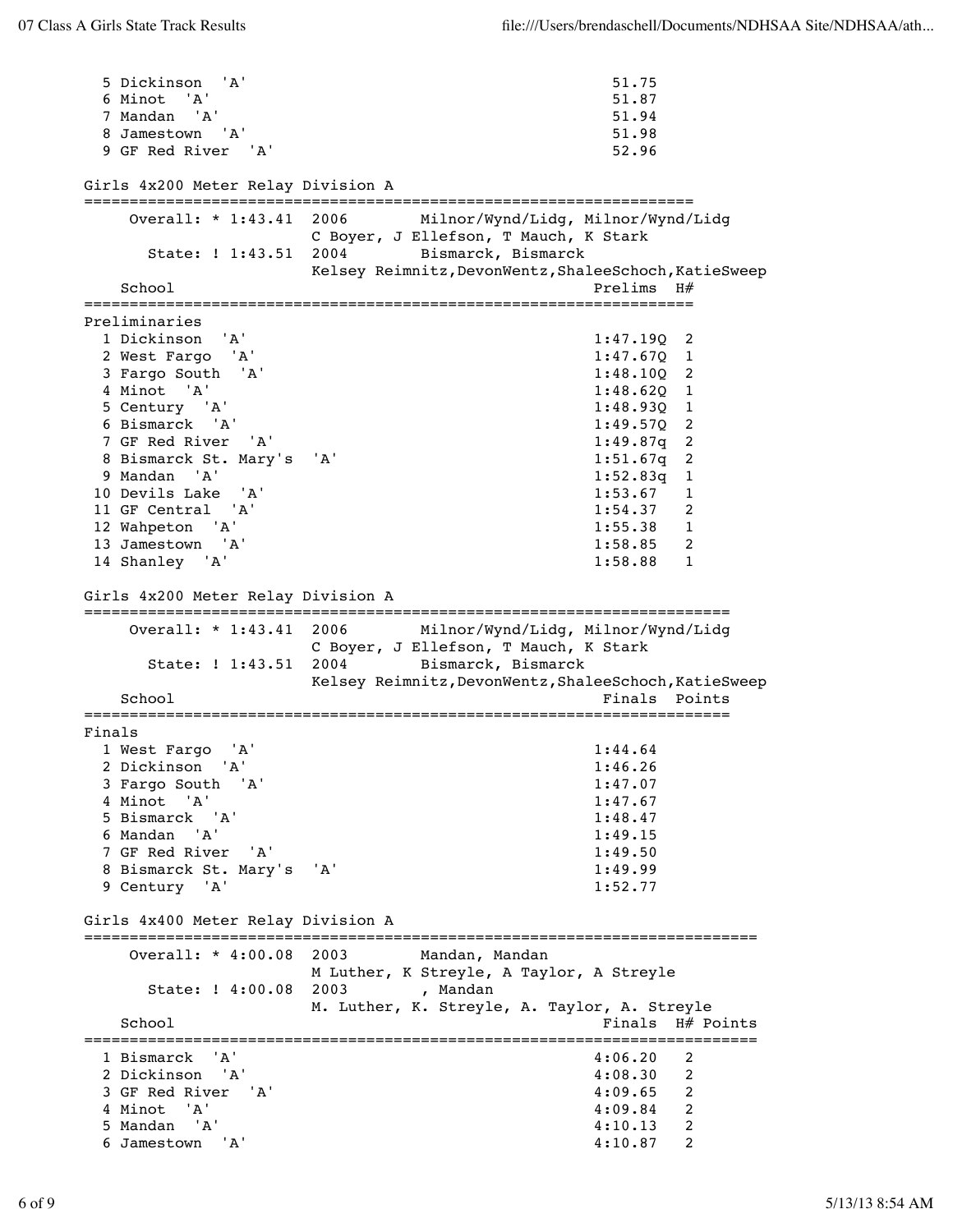7 Century 'A' 4:11.76 2 8 Shanley 'A' 4:14.59 1 9 Fargo South 'A' 4:14.66 2 10 Wahpeton 'A' 4:18.59 1 11 Fargo North 'A' 4:19.75 1 12 West Fargo 'A' 4:24.28 1 13 Devils Lake 'A' 4:44.45 1 -- GF Central 'A' DQ 2 Girls 4x800 Meter Relay Division A ======================================================================= Overall: \* 9:29.79 1999 , Bismarck Century J. Kindschi, M. Jacobson, Katie Reim, Beth Hoge State: ! 9:29.79 1999 , Bismarck Century J. Kindschi, M. Jacobson, K. Reim, B. Hoge School **Finals** Points **Points** ======================================================================= 1 Minot 'A' 9:48.22 2 Bismarck 'A' 9:58.91 3 Dickinson 'A' 10:08.55 4 Century 'A' 10:19.66 5 West Fargo 'A' 10:19.69 6 Fargo South 'A' 10:23.64 7 GF Central 'A' 10:27.38 8 Mandan 'A' 10:30.13 9 Bismarck St. Mary's 'A' 10:30.92 10 Williston 'A' 10:31.18 11 Fargo North 'A' 10:35.61 12 Shanley 'A' 10:36.84 13 GF Red River 'A' 10:44.59 14 Wahpeton 'A' 10:56.55 -- Jamestown 'A' DQ Girls High Jump Division A ======================================================================= Overall: \* 5-09.25 2003 Halley Odegaard, Kindred State: ! 5-08.25 1993 Cindy Leingang, Mandan Name Year School Finals Points ======================================================================= 1 Greta Zietz 9 Fargo South 5-05.00 2 Katelyn Steffan 12 Dickinson 5-04.00 3 Sarah Gilbert 11 Minot 5-02.00 4 Lexi Braun 11 Wahpeton 5-01.00 4 Alicia Greening 10 Devils Lake 5-01.00 6 Dani Schmautz 11 Mandan 4-11.00 7 Rheanda Jangula 12 Williston J4-11.00 8 Paige Nash 12 Dickinson J4-11.00 8 Twila Moser 9 Bismarck J4-11.00 8 Amanda Bennes 9 Bismarck J4-11.00 10 Jessica Pollard 11 Shanley J4-11.00 10 Kara Nygaard 9 Jamestown J4-11.00 13 Anna Rutten 10 West Fargo 4-09.00 13 Erica Holo 11 Fargo South 4-09.00 13 Sarah Brackett 11 Minot 4-09.00 -- Jennifer Kelley 12 Valley City NH Girls Pole Vault Division A ======================================================================= Overall: \* 12-04 2006 Kelsey Aide, Bottineau State: ! 12-00 2003 Julie Strenkowski, GF Central Name The Year School Team Points Points ======================================================================= 1 Brittney Daniel 12 Century 10-06.00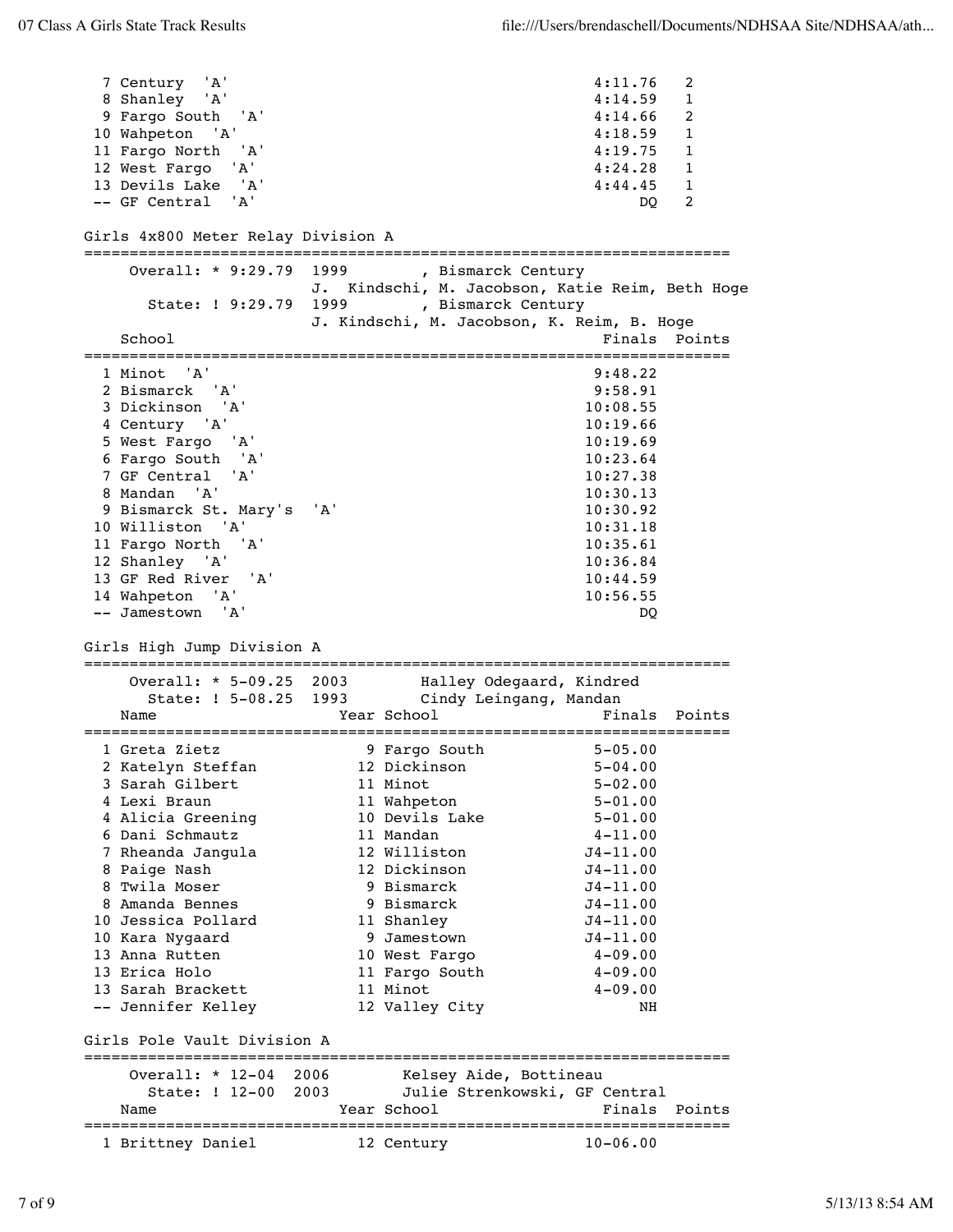| 2 Kari Novotny               |      | 10 GF Central   | $10 - 03.00$                   |
|------------------------------|------|-----------------|--------------------------------|
| 3 Megan Meyer                |      | 10 Bismarck     | $9 - 09.00$                    |
| 4 Sam Kleven                 |      | 12 Williston    | $9 - 03.00$                    |
| 5 Rachel Roller              |      | 11 GF Red River | $J9 - 03.00$                   |
| 6 Callie Perry               |      | 12 GF Central   | $9 - 00.00$                    |
| 6 Jane Erickson              |      | 12 Fargo South  | $9 - 00.00$                    |
| 8 Allie Kollman              |      | 8 Fargo South   | $J9 - 00.00$                   |
| 9 Megan Nitschke             |      | 11 Mandan       | $8 - 06.00$                    |
| 9 Nikki Helstad              |      | 9 Williston     | $8 - 06.00$                    |
| 9 Alicia Greening            |      | 10 Devils Lake  | $8 - 06.00$                    |
| 9 Chelsea Kazmierczak        |      | 10 Fargo South  | $8 - 06.00$                    |
| 9 Mallory Brothen            |      | 10 Fargo South  | $8 - 06.00$                    |
| 9 Carley Faiman              |      | 10 Mandan       | $8 - 06.00$                    |
| 15 Kelsi Rhodes              |      | 10 Mandan       | $8 - 00.00$                    |
| Girls Long Jump Division A   |      |                 |                                |
| Overall: * 19-05.50 2006     |      |                 | Whitney Carlson, Carrington    |
| State: ! 19-03.25            | 2005 |                 | McKenzie Mehlisch, Fargo South |
| Name                         |      | Year School     | Finals<br>Points               |
|                              |      |                 |                                |
| 1 Katie Dockter              |      | 9 Fargo South   | $18 - 01.50$                   |
| 2 Leslie Olson               |      | 11 Fargo South  | $J18 - 01.50$                  |
| 3 Samantha Prigge            |      | 12 Fargo South  | $17 - 11.25$                   |
| 4 Mikaela Hirst              |      | 11 Century      | $17 - 00.75$                   |
| 5 Chelsey Yantzer            |      | 9 Bismarck      | $17 - 00.00$                   |
| 6 Kelsey Larson              |      | 10 Fargo North  | $16 - 11.00$                   |
| 7 Emily Roesler              |      | 11 Fargo South  | $J16 - 11.00$                  |
| 8 Rheanda Jangula            |      | 12 Williston    | $16 - 10.50$                   |
| 9 Brittany Beehler           |      | 11 Mandan       | $16 - 04.00$                   |
| 10 Sarah Gilbert             |      | 11 Minot        | $16 - 03.25$                   |
| 11 Kirby Black               |      | 12 GF Red River | $16 - 01.00$                   |
| 12 Caitlin Helmers           |      | 11 Mandan       | $16 - 00.00$                   |
| 13 Katelyn Steffan           |      | 12 Dickinson    | $15 - 11.50$                   |
| 14 Jennifer Kelley           |      | 12 Valley City  | $15 - 11.00$                   |
| 15 Nikki Iverson             |      | 9 Jamestown     | $15 - 09.25$                   |
| 16 Paige Nash                |      | 12 Dickinson    | $15 - 09.00$                   |
| 17 Katie Schalow             |      | 9 Fargo South   | $15 - 02.75$                   |
| 18 Dani Schmautz             |      | 11 Mandan       | $15 - 00.00$                   |
| Girls Triple Jump Division A |      |                 |                                |
| Overall: * 39-04.25 1998     |      |                 | Crystal Cummins, Fargo South   |
| State: ! 39-04.25 1998       |      |                 | Crystal Cummins, Fargo South   |
| Name                         |      | Year School     | Finals<br>Points               |
|                              |      |                 |                                |
| 1 Katie Dockter              |      | 9 Fargo South   | $37 - 07.00$                   |
| 2 Leslie Olson               |      | 11 Fargo South  | $36 - 03.25$                   |
| 3 Jennifer Kelley            |      | 12 Valley City  | $36 - 01.75$                   |
| 4 Kelsey Larson              |      | 10 Fargo North  | $35 - 11.00$                   |
| 5 Chelsey Yantzer            |      | 9 Bismarck      | $35 - 07.75$                   |
| 6 Katelyn Steffan            |      | 12 Dickinson    | $35 - 05.75$                   |
| 7 Nikki Iverson              |      | 9 Jamestown     | $35 - 03.50$                   |
| 8 Mikaela Hirst              |      | 11 Century      | $35 - 01.00$                   |
| 9 Rheanda Jangula            |      | 12 Williston    | $35 - 00.25$                   |
| 10 Hannah Steinmetz          |      | 11 Jamestown    | $33 - 09.25$                   |
| 10 Sarah Gilbert             |      | 11 Minot        | $33 - 09.25$                   |
| 12 Dani Schmautz             |      | 11 Mandan       | $33 - 08.75$                   |
| 13 Paige Nash                |      | 12 Dickinson    | $32 - 09.00$                   |
| 14 Natalie Brehmer           |      | 11 Fargo South  | $32 - 03.75$                   |
| 15 Kirby Black               |      | 12 GF Red River | $31 - 11.00$                   |
|                              |      |                 |                                |

Girls Shot Put Division A